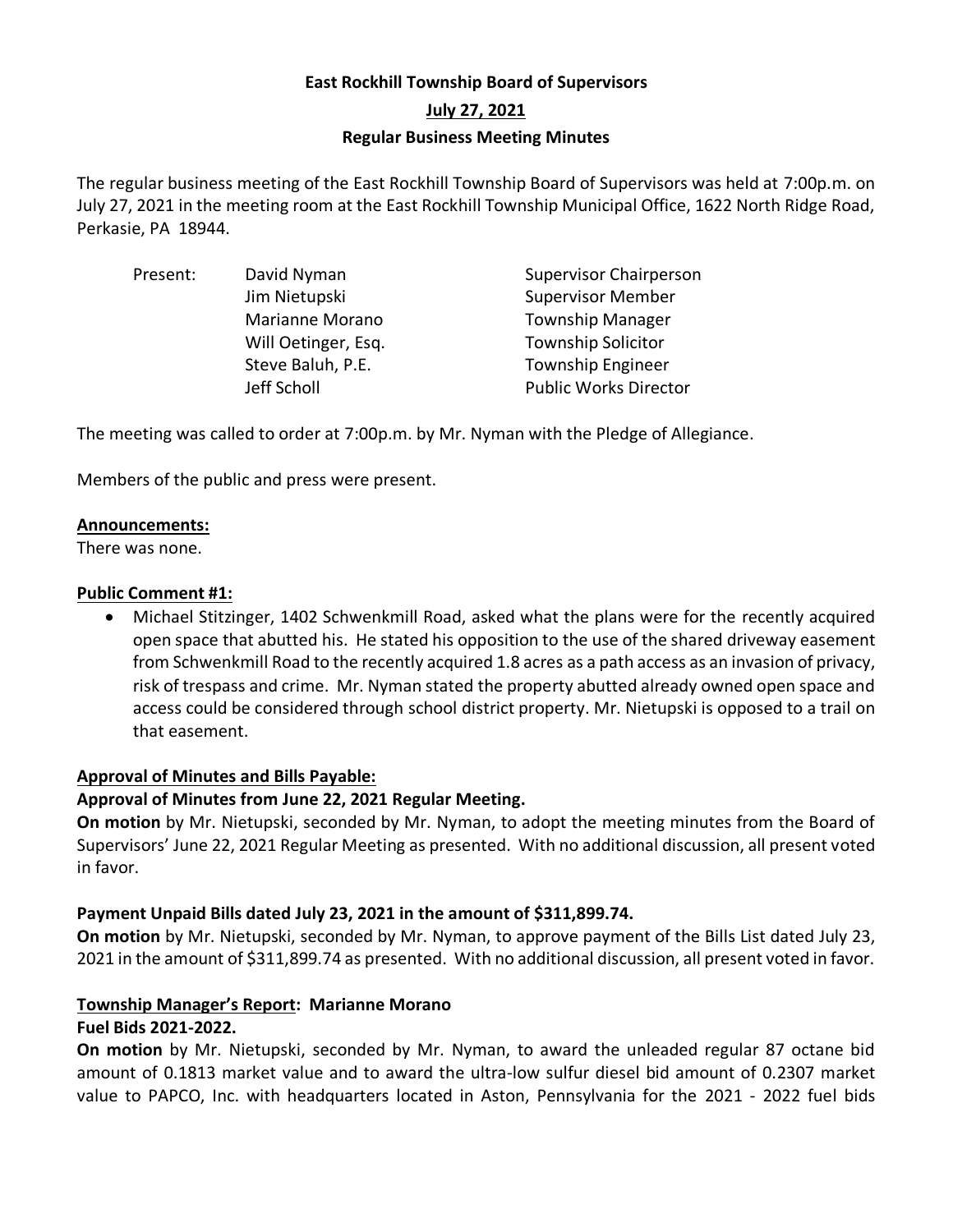covering the bid period of August 1, 2021 to July 31, 2022 as presented. With no additional discussion, all present voted in favor.

**East Rockhill Township 2020 Draft Financial Report.** Received and distributed to the Supervisors for review. Mrs. Morano noted PMRS would not be issuing 2019 pension amounts until possibly September 2021 and therefore the 2019 pension amounts would be reported with the 2021 financials. The 2020 financial report was finalized with a disclaimer that the required information was not available.

**On motion** by Mr. Nietupski, seconded by Mr. Nyman, to acknowledge receipt, finalize the 2020 draft financial report prepared by the appointed Auditors, and authorize the Chairperson's execution of the representation letter. With no additional discussion, all present voted in favor.

**On motion** by Mr. Nietupski, seconded by Mr. Nyman, to approve the Township Manager report. With no additional discussion, all present voted in favor.

## **Public Works Report: Jeff Scholl**

Mr. Scholl updated the Board on Public Works activities as of July 23, 2021.

• An interjection from the public asked if cut up wood could be removed from township property by residents. Due to potential liability, the Township is unable to permit that.

The report is on file.

**On motion** by Mr. Nietupski, seconded by Mr. Nyman, to approve the Township Public Works report. With no additional discussion, all present voted in favor.

## **Township Engineer Report: Steve Baluh, P.E.**

**Subdivision Plan Review Status.** Review dated July 7, 2021, is in the Board's packets.

Consensus was to acknowledge receipt of Weidner Tract subdivision extension request to November 12, 2021.

Mr. Baluh noted revised plans have been submitted for Weidner Tract, McClennen Tract and Pennridge School District for review at the August 12, 2021 Planning Commission meeting.

**On motion** by Mr. Nietupski, seconded by Mr. Nyman, to accept the Township Engineer's report. With no additional discussion, all present voted in favor.

## **Township Solicitor Report: Wil Oetinger, Esq.**

Mr. Oetinger stated that DCED has approved the 2021 General Obligation Note.

**On motion** by Mr. Nietupski, seconded by Mr. Nyman, to accept the Township Solicitor's report. With no additional discussion, all present voted in favor.

## **Board and Commission Reports**

# **Pennridge Regional Police Department: Chief Paul Dickinson, Jr.**

The Chief shared the June, 2021 Pennridge Regional Police activity report. The report is on file.